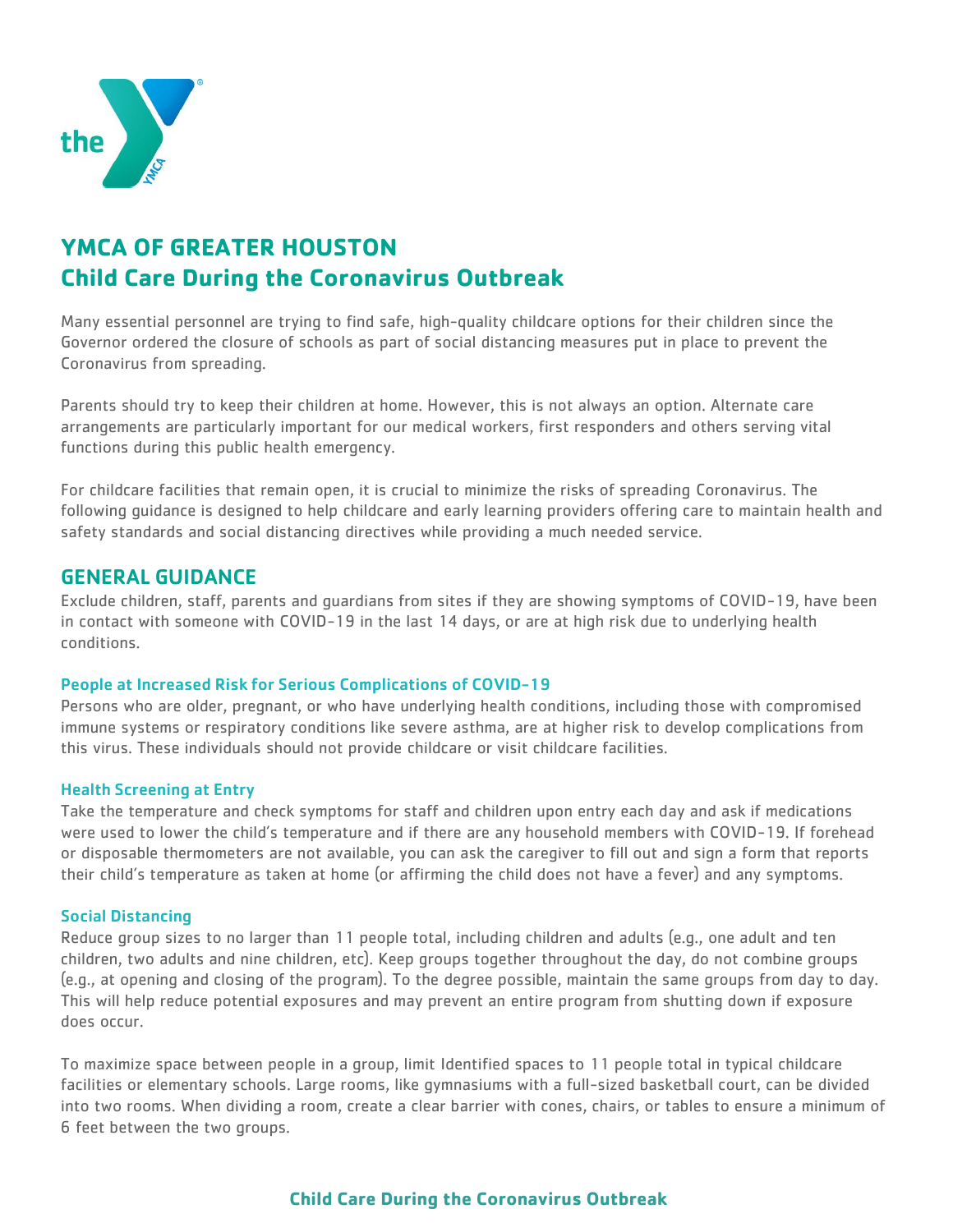Incorporate social distancing within groups to the degree possible, aiming for at least three to six feet between children and minimizing the amount of time children are in close contact with each other.

## Eliminate large group activities.

- Limit the number of children in each program space.
- Increase the distance between children during table work.
- Plan activities that do not require close physical contact between multiple children.
- Limit item sharing, and if items are being shared, remind children not to touch their faces and wash their hands after using these items.
- Limit use of water or sensory tables and wash hands immediately after any use of these tools.
- Minimize time standing in lines.
- Incorporate additional outside time and open windows frequently.
- Adjust the HVAC system to allow for more fresh air to enter the program space.
- Avoid gathering in larger groups for any reason. Outside time and lunch should be taken with group (no large gatherings or combining groups.)

#### Outside Play

Offer outdoor play in staggered shifts. If multiple groups are outside at the same time, they should have a minimum of six feet of open space between outdoor play areas or visit these areas in shifts so that they are not congregating. Always wash hands immediately after outdoor play time. Usage of play structures and jungle gyms are prohibited during outdoor play.

#### Meals and Snack Time

Meals and snacks should be provided in the classroom, if possible, to avoid congregating in large groups. If meals must be provided in a lunchroom, please stagger mealtimes, arrange tables to ensure that there is at least six feet of space between groups in the lunchroom, and clean tables between lunch shifts. Eliminate family style meals or have employees (not children) handle utensils and serve food to reduce spread of germs.

#### Drop-off and Pick-up

- Do not combine groups in the morning or afternoon.
- You may wish to alternate drop off and pick up times for each small group to avoid a large number of people congregating outside the facility or in front of the facility.
- Wash hands or use hand sanitizer before and after signing in and out. No pen should be shared. Parents should use their own pen when signing in.
- Sign In and Out will take place at a designated table outside of the programming space.

## Hygiene Practices

- Practice frequent hand washing with soap and water for at least 20 seconds and require handwashing:
	- $\circ$  For Staff: Upon arrival and departure from work, before and after handling food, before and after each rotation of use hand sanitizer, before and after administering medication, after bathroom usage, after administering 1st aid, after removing medical gloves, after cleaning and sanitizing and after outdoor play.
	- $\circ$  For Participants: Upon arrival to the program, after bathroom usage, before and after eating food, before and after each rotation, after outdoor play.
- If soap and water are not readily available, using an alcohol-based hand sanitizer with at least 60% alcohol. Advise children, families, and staff to avoid touching their eyes, nose and mouth with unwashed hands.
- Cover coughs or sneezes with tissue, then throw the tissue in the trash and clean hands with soap and water or hand sanitizer (If soap and water are not readily available.
- Providing adequate supplies for good hygiene, Including clean and functional hand-washing stations,

# **Child Care During the Coronavirus Outbreak**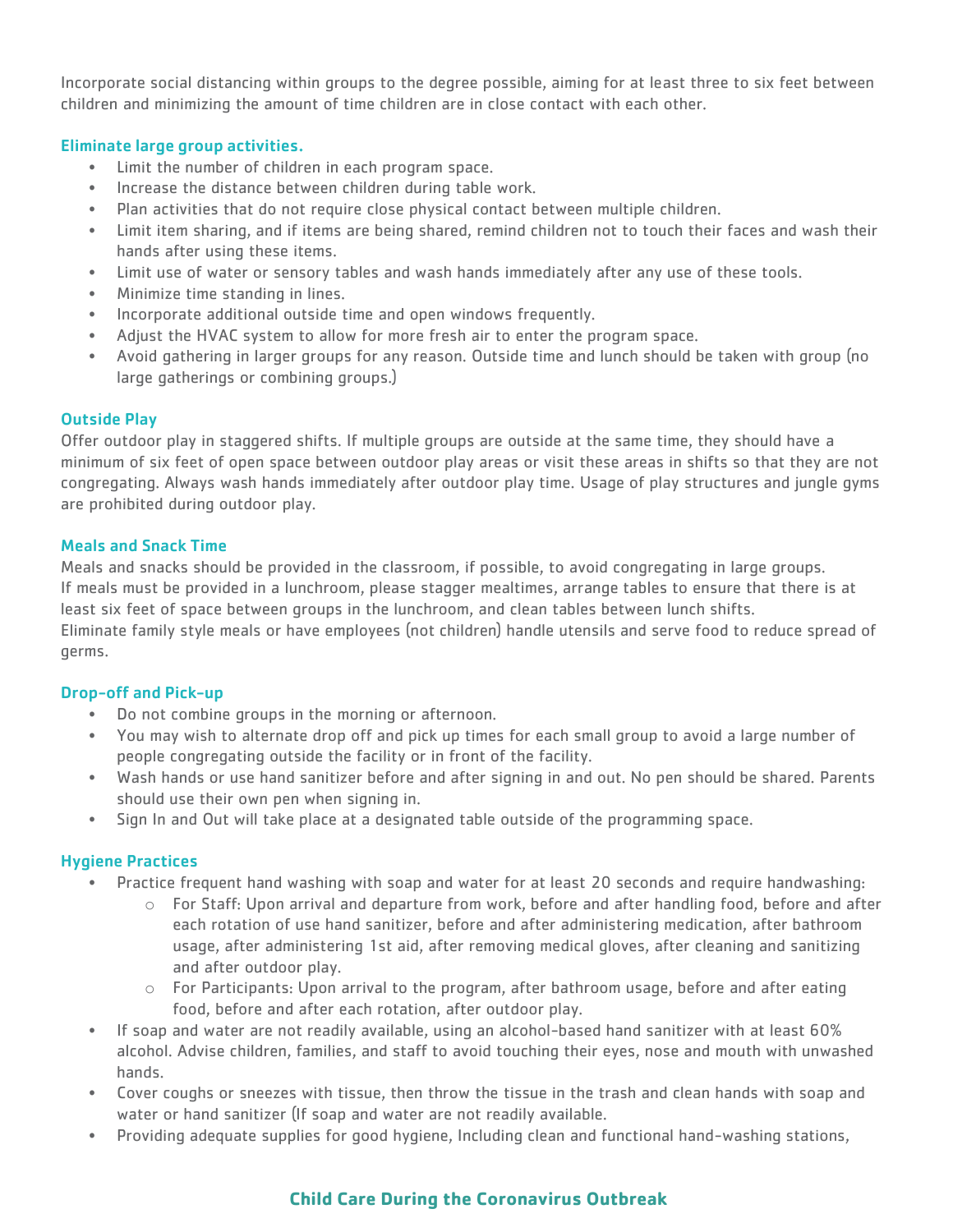soap, paper towels and alcohol-based hand sanitizer.

## Cleaning and Disinfecting Procedures

- If groups of children are moving from one area to another in shifts, cleaning measures are completed prior to the new group entering the area.
- All high tough surfaces should be cleaned and disinfected every hour by staff and at the end of every day to ensure the space is clean for the following day.
- High touch surfaces Include: pens, toys, games, tables, sports equipment, back pack mats, supplies used through-out the day, etc.
- Each site has disinfectant wipes for each room, If these run out some other options are:
	- $\circ$  Use diluted household bleach solutions if appropriate for the surface. Check to ensure the product Is not past Its expiration date. Unexpired household bleach will be effective against coronavirus when properly diluted.
	- $\circ$  Follow manufacturer's Instructions for application and proper ventilation. Never mix household bleach with ammonia or any other cleanser.
	- o To make a bleach solution, mix:
		- 5 tablespoons (1/3 cup) bleach per gallon of water OR
		- 4 teaspoons bleach per quart of water
	- $\circ$  Household cleaners and disinfectants: Clean the area or Item with soap and water or another detergent if it is dirty. Then, use a household disinfectant. Follow the Instructions on the label to ensure safe and effective use of the product.

## What to do if children, staff, or parents develop COVID-19 or symptoms

Staff or children with fever (100.4 F or higher), cough, or shortness of breath should be excluded from childcare facilities and stay away from others. Children with household members who are known to have COVID-19 should also be excluded from the childcare facility.

If a child or staff member develops symptoms of COVID-19 (fever of 100.4 or higher, cough or shortness of breath) while at the facility, immediately separate the person from the well people until the ill person can leave the facility. If symptoms persist or worsen, they should call their health care provider for further guidance. Advise the employee or child's parent or caregiver to inform the facility immediately if the person is diagnosed with COVID-19.

If a child or employee tests positive for COVID-19, you should contact the local health jurisdiction to identify the close contacts who will need to quarantine. It is likely that all members of the infected child's or adult's group would be considered close contacts.

Facilities experiencing a confirmed case of COVID-19 among their population should consider closing at least temporarily (e.g. For 14 days, or possibly longer if advised by local health officials.) The duration may be dependent on staffing levels, outbreak levels in the community and severity of illness in infected individual. Symptom-free children and staff should not attend or work at another facility, which would potentially expose others.

If the infected individual with confirmed or suspected COVID-19 spent minimal time (i.e. 10 minutes or less) in close contact with those in the childcare facility, the facility may consider closing for 2-5 days to do a thorough cleaning and disinfecting and to continue to monitor for ill individuals.

## Returning to a childcare facility after suspected COVID-19 symptoms

If a staff member or child has symptoms of COVID-19 (fever, cough or shortness of breath) or is a close contact of someone with COVID-19, they can return to the childcare facility if the following conditions are met:

• If individuals have not been around anyone who has been diagnosed with COVID-19, they should stay

# **Child Care During the Coronavirus Outbreak**